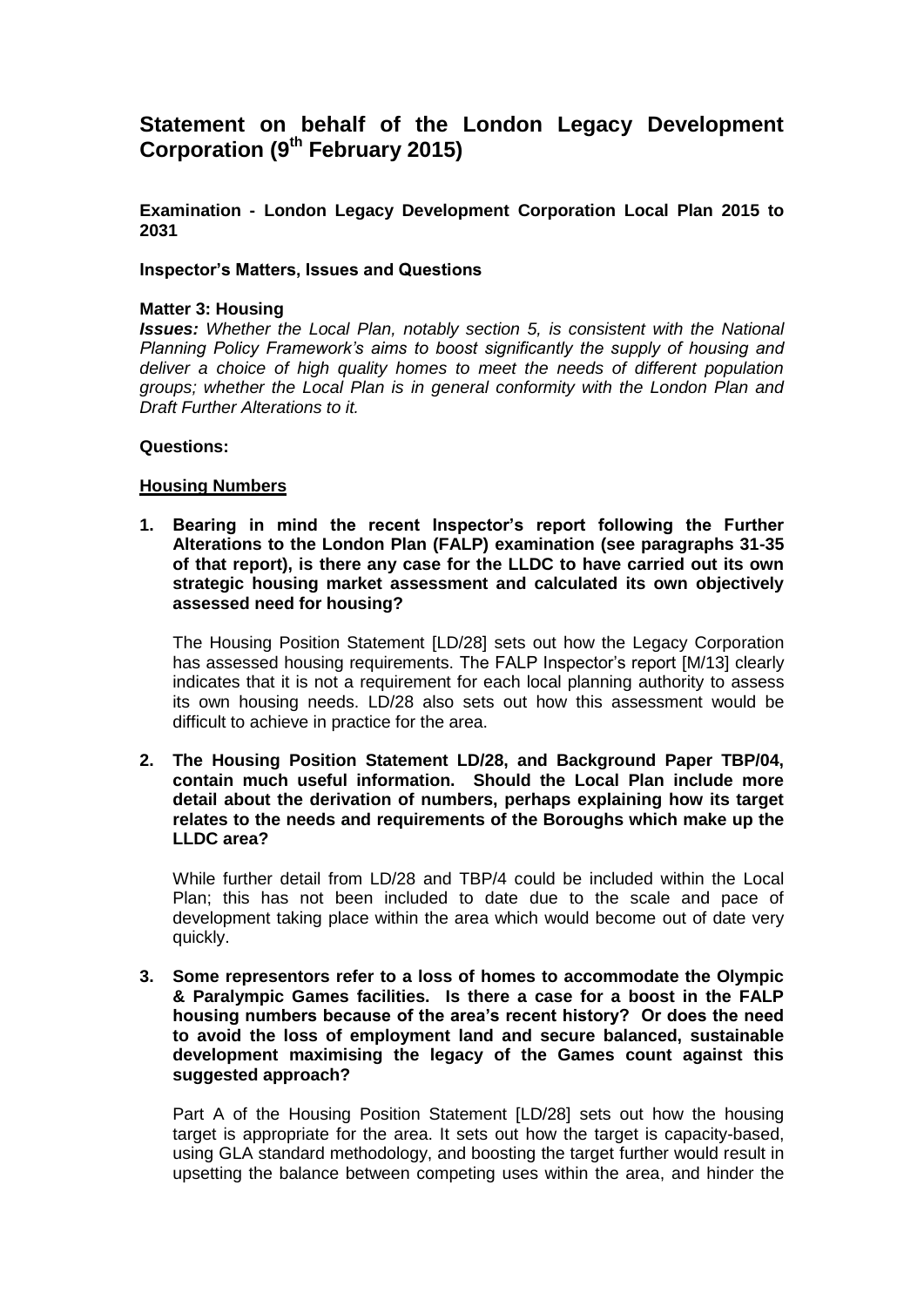organisation's regeneration aims (see paragraphs 1.18 to 1.24 of LD/28). Nonetheless, the Statement also sets out how the Legacy Corporation will contribute towards the 7,000 per annum shortfall in housing provision across London by maximising delivery on a site-by-site basis subject to the other policies of the Local Plan.

Although around 450 homes were lost through the development associated with the 2012 Olympic and Paralympic Games, many were vacant and in poor condition, therefore the amount of quality housing development taking place within the area will more than compensate for this loss. The Local Plan is a forward-looking document, planning for the future development of the area to 2031, so it is not considered appropriate to dwell on historical matters.

4. **Paragraph 5.1 and Objective 2 of the Local Plan refer to building "about" or "approximately" 24,000 new homes by 2031. The table of minor amendments and corrections, LD/26, indicates a change in Objective 1 to refer to "more than 24,000". Presumably a change to Objective 2 is intended? Would this make the plan appropriately more positive, and consistent with the text in paragraph 5.3?**

A change to Objective 2 is intended within LD/26 which was incorrectly shown as Objective 1. This change is therefore more positive and consistent with the aims of paragraph 5.3, demonstrating how the 24,000 figure is expected to be met and exceeded.

**5. Is there sufficient consistency and clarity in the figures for new housing provision over the plan period? Policy SP.2 seeks to deliver in excess of 1,471 units per annum (totalling 23,536 over the period 2015-31), which reflects the monitoring targets for 2015-25 in Table 3.1 of the FALP. However, footnote 21 on Page 43 of the Local Plan gives figures of 22,065 and 25,007.**

There is sufficient consistency and clarity in figures for new housing development over the plan period. The Housing Trajectory on page 44 (and updated within Housing Position Statement [LD/28]) sets out anticipated delivery within the plan period and beyond. It is this information which has been reflected throughout the Plan, where the 24,000 figure quoted within Objective 2 and paragraph 5.1 and 5.3, reflects the target of 1,471 over 16 years which is expected to be exceeded. In order to reflect and align with the requirements of the NPPF, the trajectory itself was broken down into five year time-periods and it is this total 15 year requirement which has been reflected within footnote 21.

# 6. **What is the status of "Homes for London, The London Housing Strategy" [Doc S/01]? Is it a DPD or SPG, and is it still a "Draft for London Assembly"? Is the LLDC Local Plan consistent with the approach and policies for housing delivery which are set out?**

The London Housing Strategy was approved in October 2014 and therefore the draft document [S/01] is now the statutory approved version. Although it is not a DPD or SPD it sets out the Mayor's approach towards funding of and delivery of affordable homes. It is therefore appropriate to reflect these delivery requirements which aim to ensure that affordable housing delivery reflects eligible household affordability levels. The Local Plan is consistent in its approach to delivery. The approach to affordable housing is consistent in its aim to deliver 60% of affordable homes as affordable rent (half capped and half at a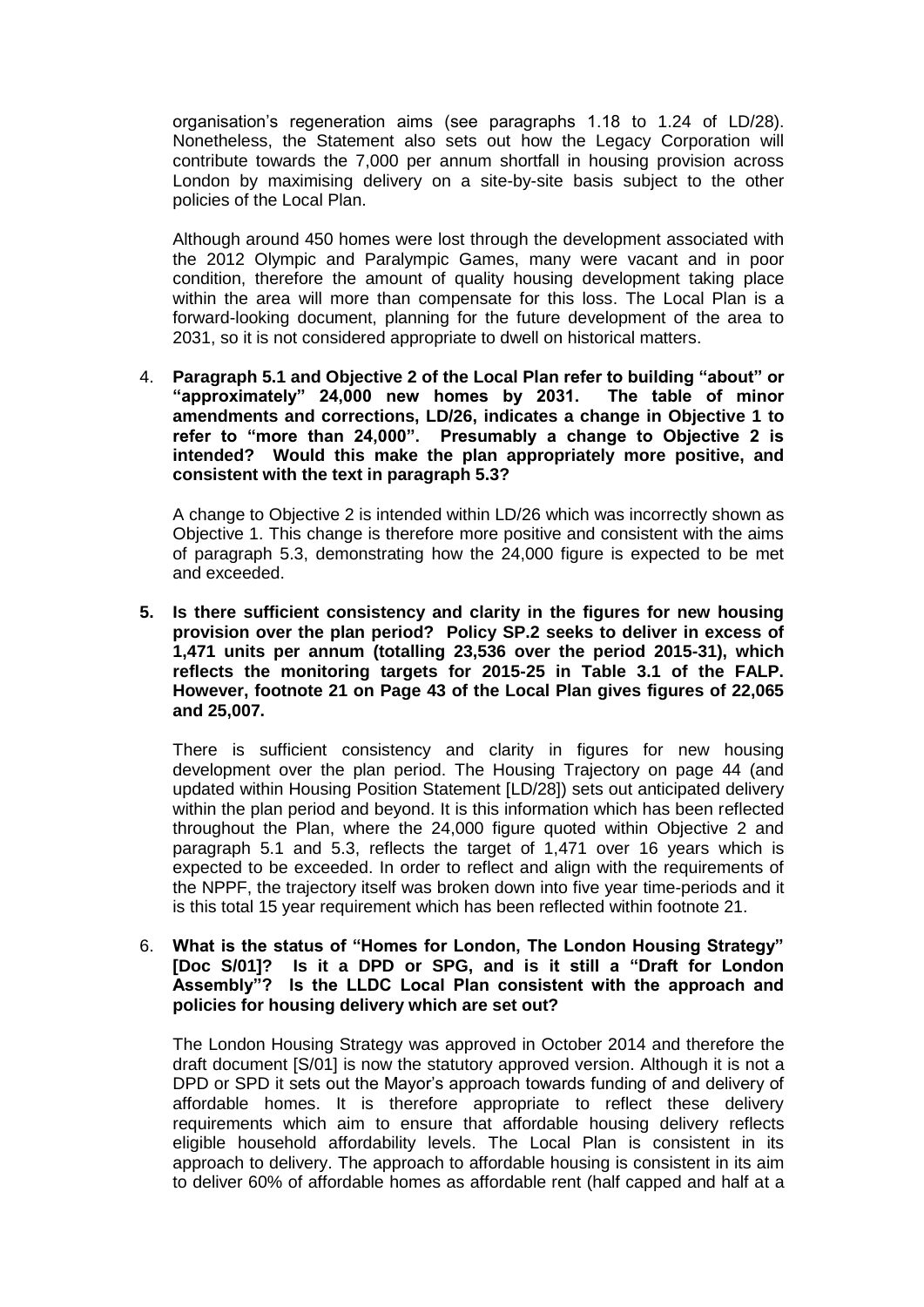discounted rate), with the remaining 40% to be in intermediate formats. Policy H.7 is consistent in its support for purpose-built and secured private rented accommodation.

# 7. **The NPPF expects local planning authorities to identify and update annually a supply of specific deliverable sites to provide 5 years worth of housing etc. (paragraph 47). Is the Local Plan consistent with the NPPF on 5 year supply [see TBP/04]? Is there any substantive evidence to support use of a 20% instead of 5% buffer?**

As shown within the Housing Trajectory updated within the Housing Position Statement [LD/28] the Legacy Corporation has a five-year supply of sites for the first five years of the plan period plus a 6% buffer (see paragraph 1.41). This meets and exceeds the NPPF requirements. The Legacy Corporation has committed to annually updating the trajectory within the Authority Monitoring Report. As shown within paragraph 1.37 of the Housing Position Statement the 5% buffer is appropriate.

# **8. Why exactly may it not be possible to demonstrate a 5 year supply on a rolling basis, as paragraph 5.3 suggests?**

The housing trajectory in LD/28 demonstrates how the housing target is expected to be met and exceeded within the first ten years of the plan period. Delivery is only expected to drop below target from 2025 onwards, however when taking into account cumulative delivery over the early part of the plan period, delivery will only be below target from 2028/29 onwards. Therefore the statement within paragraph 5.3 that the five year target may not be possible on a rolling basis refers to the latter part of the plan period, when it will be easier to identify sites and locations based on the circumstances of the time. In any case by this date the housing targets will have been reviewed, therefore having no implications in relation to NPPF paragraph 47.

## **9. Do the proposed changes to paragraph 5.3 in LD/26 satisfy concerns of the GLA and strengthen the commitment to monitoring and reviewing appropriately?**

Although the proposed changes to paragraph 5.3 within LD/26 do not exactly reflect the suggestion within the Mayor's Statement of Conformity [LD/25], the proposed change attempts to satisfy concerns by providing wording with the same general sense of meaning regarding the five year target being rolled forward as appropriate, but better reflecting the other insertions made earlier in the paragraph. These proposed changes provide further detail, strengthening the commitment to monitoring and review within the Local Plan.

### **10. Figure 9: Housing Trajectory shows a drop in housing completions in 2025/6 and again in 2030/31. Does this reflect the reliance on recycled land in London, referenced in paragraph 3.19a of the FALP, which makes it difficult to identify sites and even broad locations where sustainable development might be expected in the longer term? Or does it indicate a likely future lack of supply which requires more positive planning now?**

As above, falls in housing delivery shown in the Housing Trajectory at 2025/26 and 2030/31 indeed reflect the finite capacity of recycled land within London and the area referenced within the FALP. As highlighted within the Housing Position Statement [LD/28], methods of establishing the housing target using anticipated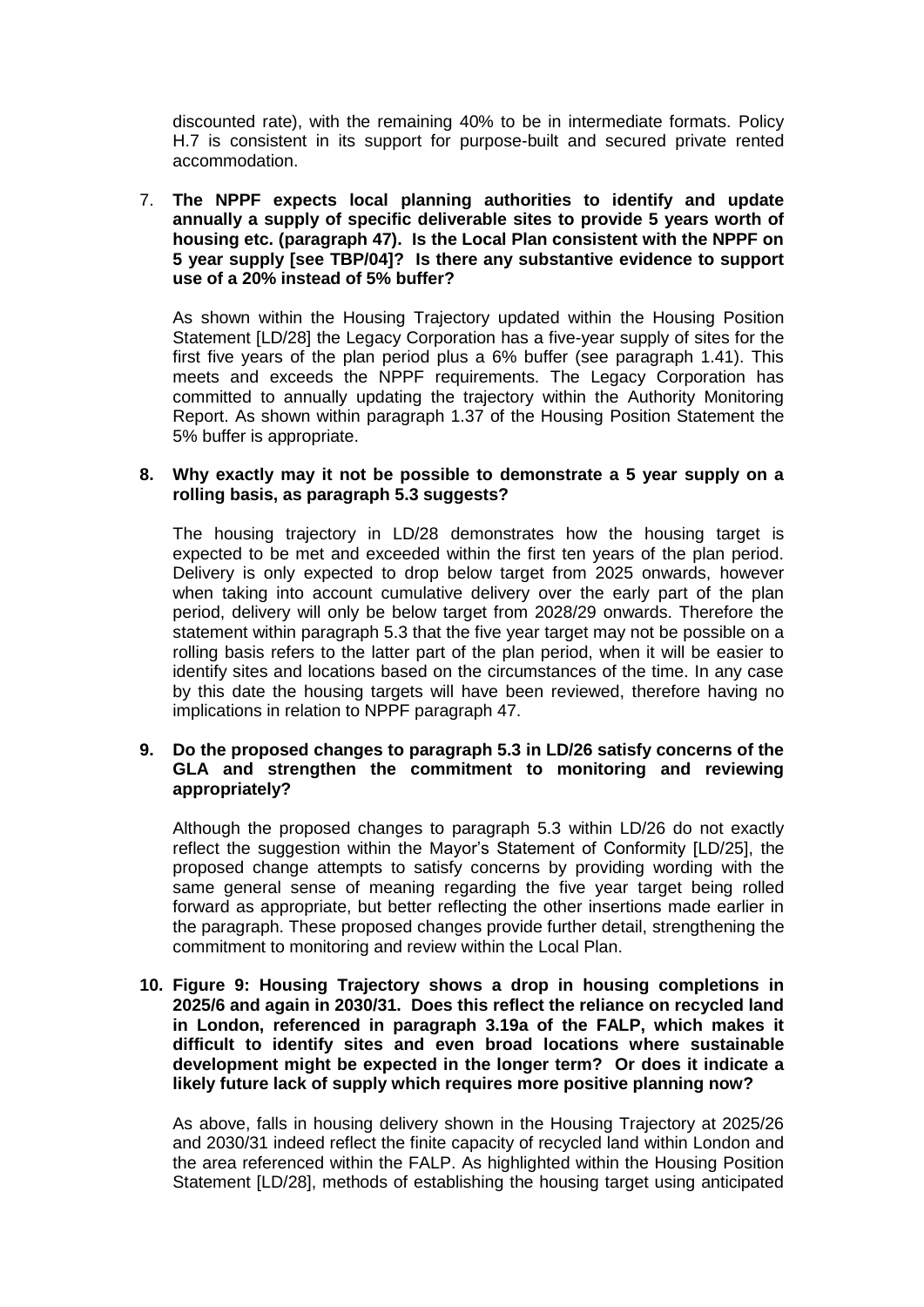delivery within the first ten years carried across throughout the plan period mean that similar delivery patterns will be seen across London. Therefore it is difficult, at this stage, to identify broad locations for delivery within the latter part of the plan period. As shown within Part B of the Housing Position Statement there is sufficient flexibility in the supply of land to deliver the target amid any changes, but also it is expected that further capacity will be generated than anticipated within the SHLAA, which was used to determine this target. Therefore it is envisaged that during the course of the plan period, further up to date information will be available to demonstrate these broad locations, and enable the target to be met.

# **11. Should the more recent housing trajectory in the Housing Position Statement replace Figure 9?**

The housing trajectory within the Housing Position Statement [LD/28] is the most up-to-date and therefore can replace Figure 9 within the Local Plan.

#### **TOTAL WORDS IN THIS SECTION: 1,026**

### **Policies H1 to H7 – a mix of housing types, affordable housing and housing for different population groups**

#### **12. Are these policies in general conformity with policies 3.8 & 3.9 of the London Plan and FALP?**

Policies H.1 to H.7 are in general conformity with the FALP as confirmed by the GLA in their Statement of Conformity [LD/25].

## **13. Is Policy H1 consistent with the policies of constituent London Boroughs (eg. LB of Newham target for 39% family housing)? Does it adequately reflect the diversity of housing needs in East London identified in SHMAs and referred to in Background Paper TBP/04?**

Policy H.1 is consistent with, but not identical to, the policies with the constituent London Boroughs. Being an area formed of four different planning authorities, each with their own adopted Plans and evidence base, there are inevitable differences in approach determined by different sets of evidence and timeframes. Any minor differences in approach reflect the update in evidence which reflects the Legacy Corporation area and the provision to meet strategiclevel as well as local requirements (see Legacy Corporation SHMA Review, LEB/12).

The policy seeks to apply a flexible approach to housing mix by setting out the broad range of 'balanced' mix which may be appropriate within the area, rather than setting rigid proportions. In practice this balance is likely to be a 33/33/33 split across 1, 2 and 3 bedroom plus properties, but site-specific negotiations with the considerations of location, viability and mixed and balanced communities (see paragraph 5.9 of the Local Plan) will determine the appropriate balance for each site.

Under this approach, there may be circumstances where a different mix may be appropriate, for example, a higher proportion of smaller properties may be justified by a significant proportion being provided within affordable tenures. A number of area-specific policies also further clarify what would be required for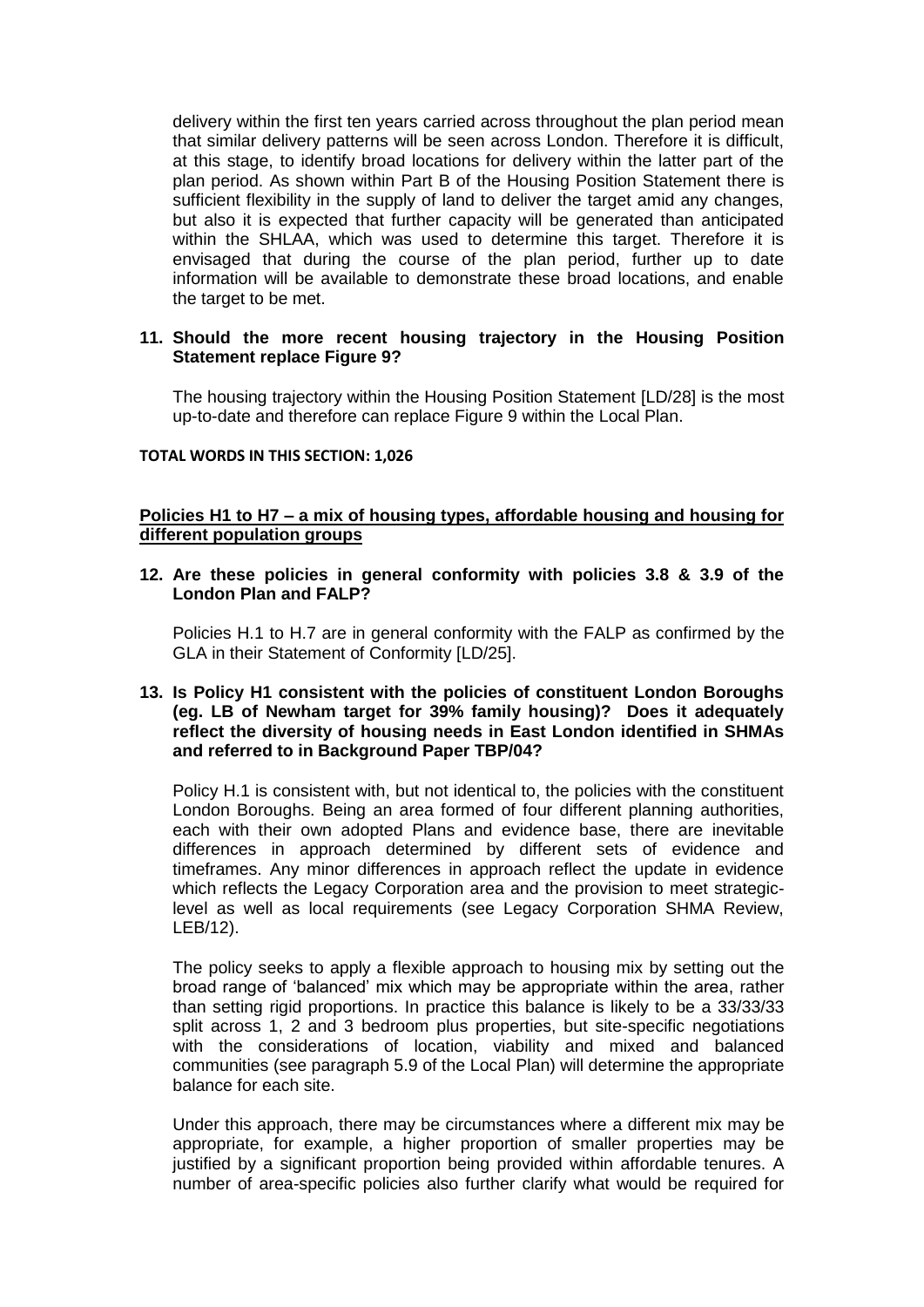some particular sites or areas in relation to housing mix (for example Policy 2.1 and SA4.3 emphasise family housing provision) where the Legacy Corporation would expect a proportion of greater than 35% (being greater than a third (33 or 34%)). These particular policy requirements relate to sites and land within the Newham part of the Legacy Corporation area place an emphasis on family housing, closely aligned to the 39% requirement contained within the Newham Core Strategy [BPP/2]. Furthermore paragraph 5.9 and SP.2 of the Local Plan emphasise how family housing is a priority and should be maximised.

It is this flexible approach which is appropriate for the area considering the diversity of housing needs within east London identified within the SHMA Review [LEB/12]. Given these different size and tenure requirements it would be difficult to identify a specific rigid target for each size unit and tenure that reflects the evidence for each borough (see Table 6, Housing Background Paper [TBP/4]). Instead, as above, the unit sizes and tenures will seek to provide an appropriate balance reflecting the need requirements identified in paragraph 5.8 of the Local Plan and particular site-specific circumstances.

### **14. Should Policy H1 include more specific targets for different types and size of dwelling?**

For reasons set out above it is not appropriate to include more specific requirements within Policy H.1 in relation to unit size and type. Setting out specific requirements would disproportionally reflect circumstances within particular boroughs which, in total, have diverse requirements. Reflecting the high overall requirements identified in paragraph 5.8 of the Local Plan, consideration of area-based policies and site-specific matters will enable an appropriate balance to be delivered in each circumstance and is more appropriate.

Particular targets for dwelling types have also not been included to enable the scheme design to reflect the site-specific circumstances. Site constraints can often determine the form and location of development so setting out specific requirements could make the allocation or scheme undeliverable. Details are given within the site allocations, where appropriate (for example flooding constraints within SA1.1).

### **15. Does criterion 1 of Policy H1 imply that all development proposals in all locations should include a mix of housing types and, if so, is this feasible? If not, how will the achievement of an appropriate mix across the Corporation area be secured?**

As specified above, Policy H.1 applies a flexible approach to housing mix. It reflects the type of schemes likely to come forward within the area, which tend to be large mixed use developments. Very few minor schemes (i.e. less than ten units), come forward but in these circumstances the policy will be applied to ensure that provision is appropriate in relation to its site-circumstances as set out above.

#### **16. Is there any evidence now that Policy H1 is too inflexible to deal with changing needs over time? If so how should this be addressed?**

As above, Policy H.1 has been developed to maximise flexibility. Increasing flexibility further would make it very difficult to deliver a sustainable balance of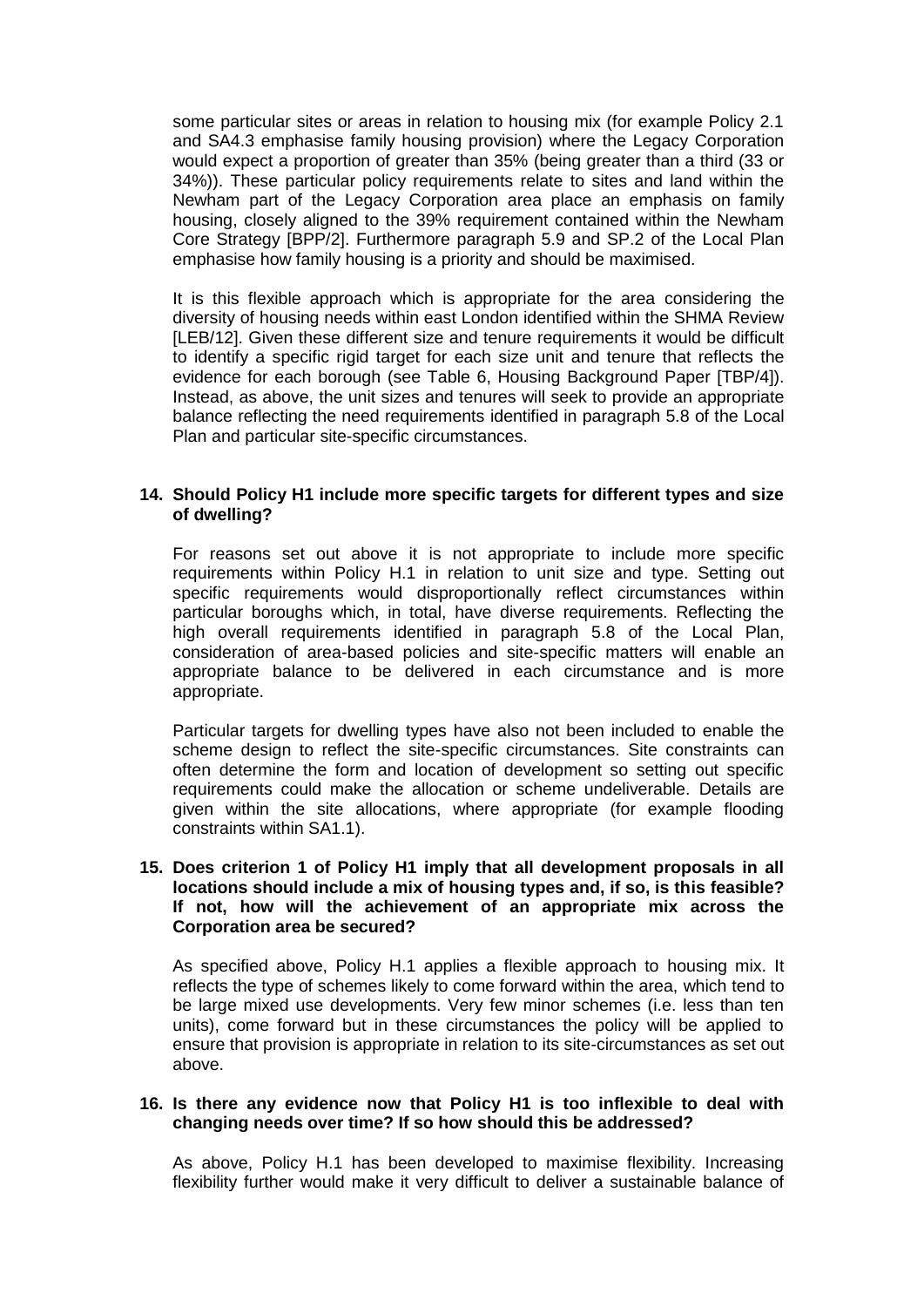dwelling forms and types, and would result in market forces prevailing over good planning practice.

# **17. There is a potential conflict between boosting housing supply to secure the maximum number of new units and achieving the optimum dwelling mix which will secure lifetime neighbourhoods? Does the Local Plan address this matter adequately?**

The Local Plan addresses potential conflicts between maximising housing supply and aim of delivering a sustainable dwelling mix across the area through the application of Policy H.1. As above, criteria 1 and 2 of Policy H.1 seek to provide an appropriate balance in accordance with site-specific circumstances and evidence-base requirements; criterion 3 aims to avoid any unacceptable adverse impacts on the mix and balance of the area; and criterion 4 applies specific design considerations to achieve sustainable lifetime neighbourhoods.

### **18. Does Policy H2 conform with Policy 3.11 of the London Plan on affordable housing?**

Policy H.2 is in general conformity with the FALP as confirmed by the GLA in their Statement of Conformity [LD/25] where no specific clarifications were proposed to this policy.

**19. The Housing Background Paper, TBP/04, explains the links between Policy SP2 seeking a minimum of 455 affordable units pa, Policy H2 which will maximise affordable housing provision on sites of 10 dwellings or more, and paragraph 5.13 which describes a minimum target of 35%. Should Policy H2 be more positive in seeking a specified level or percentage of affordable housing, or is its wording justified by the need for some flexibility?**

The delivery of affordable housing and the target is considered a strategic matter included within Policy SP.2. This policy sets out that 455 affordable units will be delivered across the area per annum, amounting to 35% of the annual housing target (minus non-self contained accommodation). This fully accords with FALP Policy 3.11 which sets out flexibility in how the affordable housing target should be expressed, identifying that this may be expressed in "absolute or percentage terms". The Legacy Corporation has included the target in absolute terms (ie 455) as a clearly monitorable target but expressly linked to the percentage requirement as shown within paragraphs 4.39 and 4.40 of the Housing Background Paper [TBP/4].

Policy H.2, being a development management policy, is concerned with the detailed application of this strategic policy and its flexible approach aims to maximise affordable housing delivery on each scheme, with 35% being an appropriate target to commence negotiations. Inclusion of the 35% target specifically within the policy would reduce the flexibility to deliver the most appropriate tenure mix, maximised under the site-specific circumstances.

## **20. Is there any evidence that affordable housing policy is not supported by robust and up-to-date evidence of viability? Is the reference to using 35% as a minimum to commence discussions on individual schemes justified?**

The 35% target is justified by evidence within the Affordable Housing Viability Testing [LEB/13]. As identified within the Housing Background Paper (see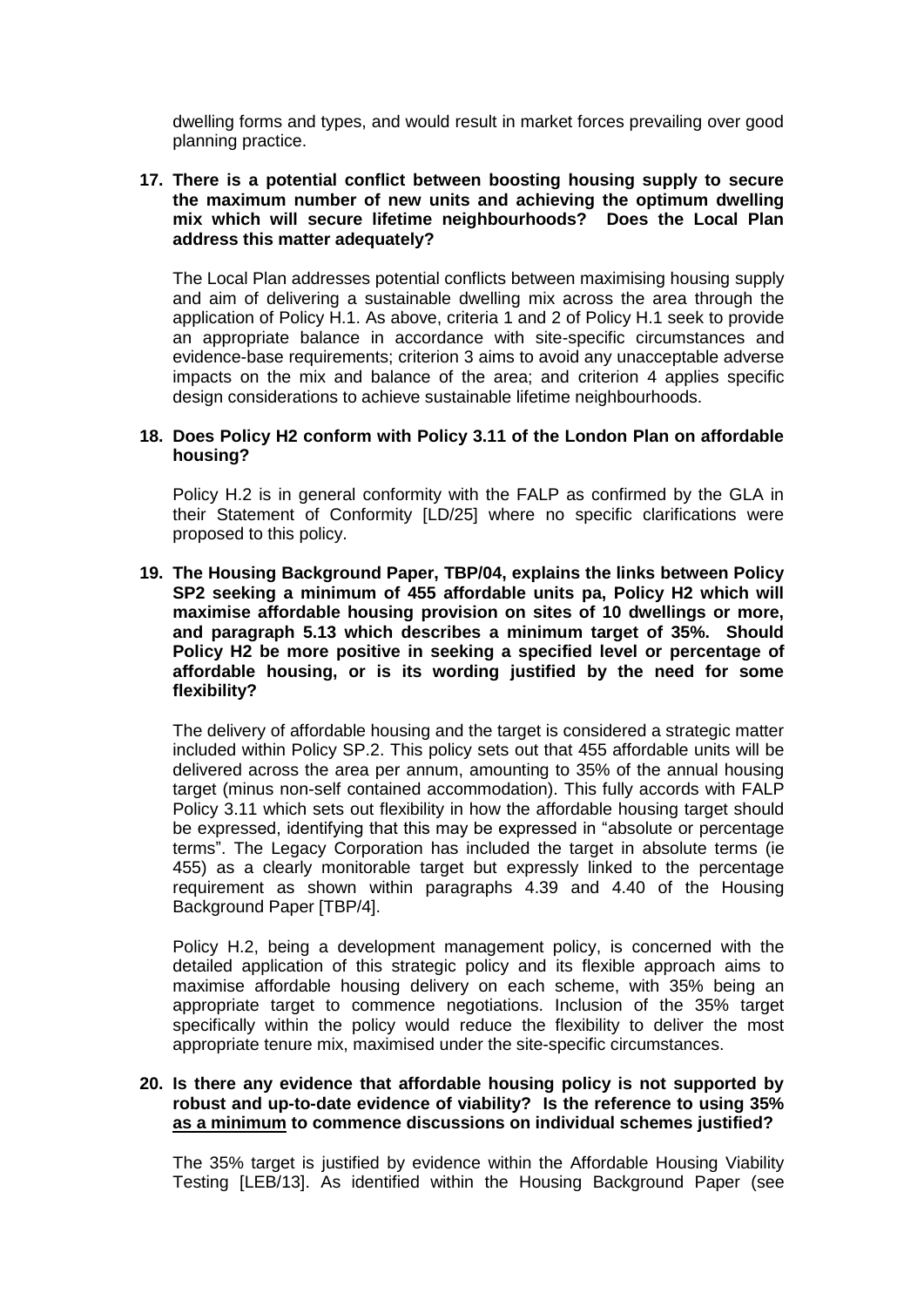paragraph 6.8), this evidence sets out that there are circumstances where in excess of 35% affordable housing could be achieved, and similarly where the 35% provision may not be viable. Under these circumstances, using 35% as a minimum to commence discussions on individual schemes is justified.

**21. Is there some inconsistency between (i) the LLDC approach with 35% affordable housing, and a 60/40 split between affordable & social rent and intermediate housing, and that of (ii) the Host Boroughs e.g. the LB of Tower Hamlets seeks 50% affordable housing and a 70/30 tenure split? What are the likely consequences of the differences? Will there be flexibility in the split between affordable types on individual sites?**

Policy H.2 is consistent with, but not identical to, existing London Borough policies. Being an area formed of four different planning authorities, each with their own adopted Plans and evidence base, there are inevitable differences in approach determined by different sets of evidence and timeframes (see Matter 1, 11 response).

In this regard there are differences between the approach to affordable housing within Tower Hamlets' adopted policies and that proposed within the Local Plan. The 60/40 split proposed within the Local Plan reflects London Plan Policy 3.11 within the FALP [RP/3]. The 70/30 split within the Tower Hamlets Core Strategy [BPP/3], 2010 predates this document.

The 35% target is based upon viability evidence, and is in conformity with the FALP in relation to maximising affordable housing provision. As above, there may be circumstances where close to 50% affordable housing could be achieved on some sites within the area (see Affordable Housing Viability Testing, LEB/13) but setting this level at 50% would render many schemes within the area unviable.

The differences between the Tower Hamlets and the Local Plan policies arise from differences within the evidence base. The results of the viability testing reflect the tested locations within each area. LEB/13 only tested locations within the Legacy Corporation area, and therefore does not account for parts of Tower Hamlets which may be able to achieve a higher proportion of affordable housing. The consequences of the differences are likely to be minimal given that under Policy H.2 each development will be expected to maximise affordable housing according to a number of factors, including viability evidence.

In conformity with Policy 3.11 of the FALP [RP/3] the policy specifically identifies that the 60/40 split should be applied. For these reasons, this is not something which is expected to be flexibly applied.

**22. Notwithstanding concerns about the concept of affordable rented housing with rents no more than 80% of market value, is there any evidence that Policy H2 and paragraph 5.14 are unsound or inconsistent with national policy? The NPPF Glossary defines affordable rented housing.**

Policy H.2 and paragraph 5.14 are sound and consistent with national policy.

**23. Is there substantive evidence that paragraph 5.15 regarding scheme viability over time is unsound?**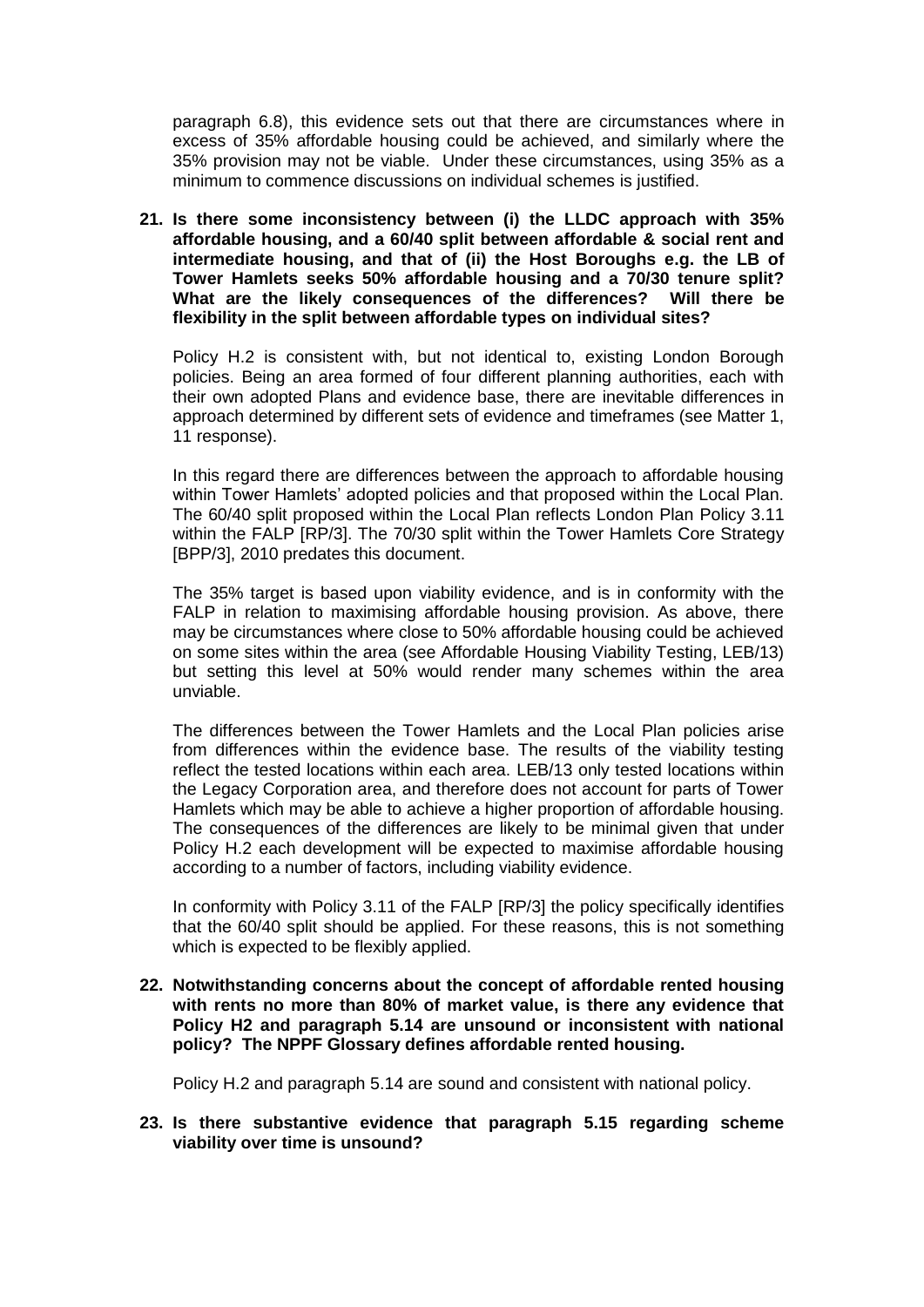The Legacy Corporation has not identified or received any evidence that paragraph 5.15 is unsound. This approach is being applied in practice by the Legacy Corporation on a number of large development schemes within the area.

# **24. Should the Local Plan indicate that the provision of affordable workspace could offset the provision of affordable housing, as suggested by some representors?**

The Local Plan should not indicate that the provision of affordable workspace should be offset against the provision of affordable housing. As set out within Policy H.2 affordable housing should be maximised across schemes, subject to a number of site specific considerations. However, the Local Plan does specify locations where affordable workspace is a priority, for example within Hackney Wick and Fish Island (see Policy 1.1).

## **25. Is Policy H3 in conformity with Policy 3.8 of the London Plan and the text which follows that policy? In allowing provision of new specialist old persons' accommodation, is Policy H3 positive enough? Should there be more specific targets for positive planning and to aid monitoring?**

Policy H.3 is in general conformity with the FALP as confirmed by the GLA in their Statement of Conformity [LD/25]. The policy, as amended by LD/26 is sufficiently positive to encourage correct provision within the area, aiming to provide forms of accommodation most suitable to residents' needs and affordability levels.

As specified within paragraph 5.18 the Legacy Corporation has not been assigned an indicative benchmark in the FALP [RP/3]. The borough indicative benchmarks reflect the nature and demographics of each area (see FALP Table A5). Considering the Legacy Corporation area's young population identified within Section 2 of the Local Plan, it is likely that any target apportioned to the area would be negligible. Design measures introduced into new accommodation within the area (see Policies BN.4 and BN.5) will also enable a larger proportion of households to remain in their current accommodation as the population ages than those living in older accommodation. Therefore it is considered appropriate to assess schemes on their suitability in relation to the factors identified within the policy.

Table 10 of the Local Plan shows how this policy will be monitored, including the amount of provision of older persons' accommodation provided annually. Should monitoring consistently show that delivery has been slow, review mechanisms will be triggered.

# **26. With proposed changes to wording in LD/26, removing references to "conventional" housing from Policies H3-H6, are the purposes of these policies clear?**

References to "conventional" housing were removed from policies H.3 to H.6 as this undefined term appeared to add confusion. The amendments therefore add clarity to each policy. The purposes of each are to ensure that specialist accommodation does not compromise the delivery of other residential accommodation.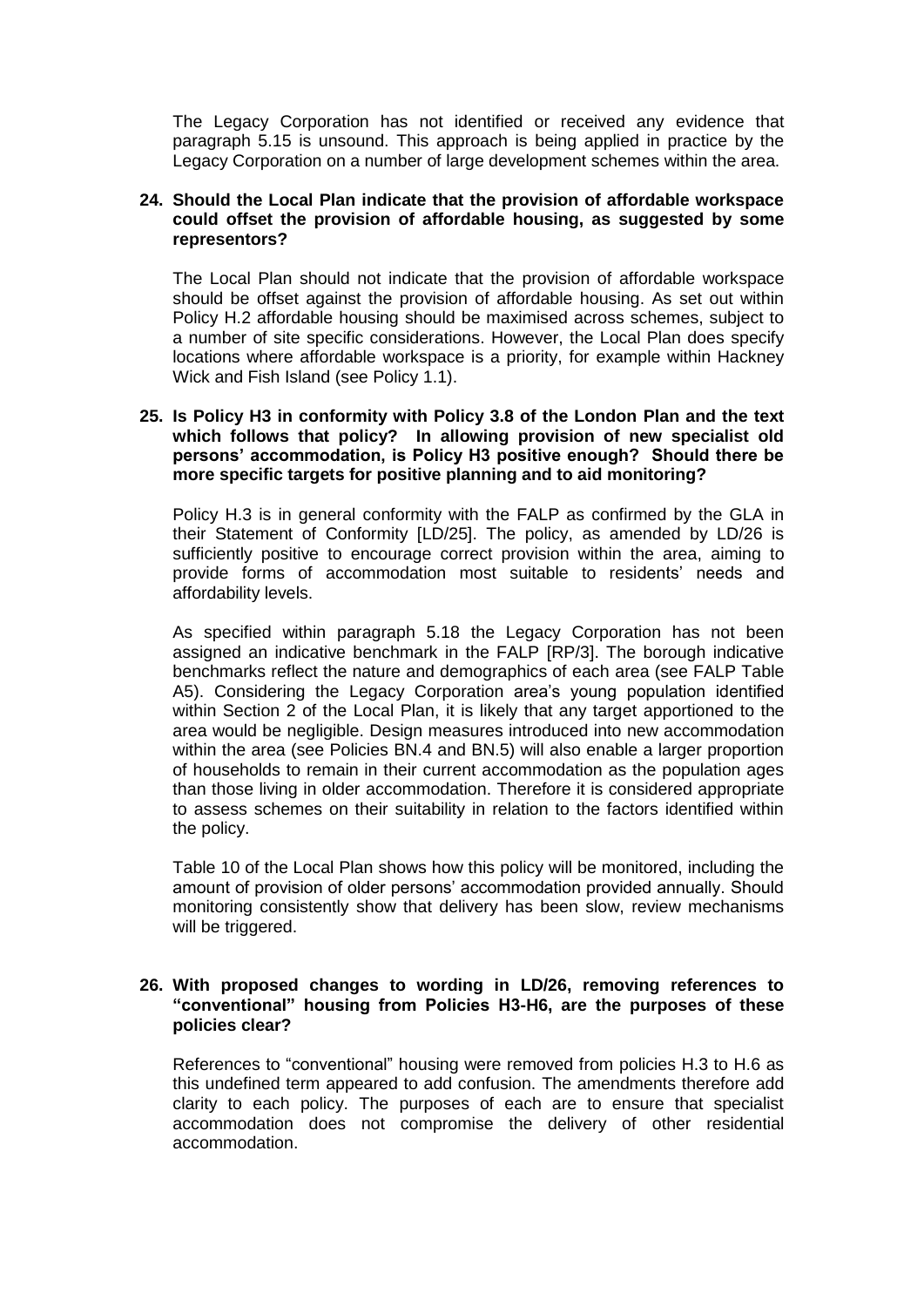**27. Is Policy H4 in conformity with paragraphs 3.52 onwards of the London Plan and FALP? Could the policy give rise to over-provision of student accommodation with over-concentration resulting in adverse impacts on existing communities?**

Policy H.4 is in general conformity with the FALP as confirmed by the GLA in their Statement of Conformity [LD/25] where no specific clarifications were proposed to this policy.

The policy will not lead to over-provision of student accommodation within the area. In accordance with London Plan Policy 3.9, criterion 3 of Local Plan policy H.4 ensures that a positive balance of tenures and income is maintained within the locality. Should multiple proposals for student accommodation arise this criterion can be used to ensure that student accommodation is not overconcentrated, upsetting the appropriate balance between tenure and income. Criterion 4 will ensure that there are no unacceptable adverse impacts of student accommodation on local communities.

# **28. Should the policy be more specific as to what over-concentration means, when adverse amenity impacts would be "unacceptable", and what amounts to "affordable student provision"?**

As specified within the policy, over-concentration relates to negative impacts on the balance of tenures and incomes within the area. It is not appropriate to define what would be "unacceptable" adverse amenity impacts as this would need to be determined on a case-by-case basis, taking into account other relevant policies in the Local Plan. Defining this term through the policy would narrow the circumstances where adverse impacts could be considered. Paragraph 5.21 is referring to "affordable student provision" stating 'rates equivalent to affordable provision tied to London HEIs'. This terminology is consistent with FALP paragraph 3.53b [RP/3] which refers to accommodation broadly comparable to that provided by higher educational institutions in the context of average student incomes and rents.

- **29. Is Policy H5 consistent with Planning policy for traveller sites, March 2012, DCLG? Has the Legacy Corporation:**
	- **Carried out early and effective community engagement with settled and traveller communities in assembling the evidence base (Policy A);**
	- **Set pitch targets and identified a supply of specific sites – deliverable for the first five years, and developable or as broad locations thereafter (Policy B);**
	- **Set criteria which are fair and facilitate the traditional, nomadic life of travellers while respecting the interests of the settled community?**

**If not, how can the deficiencies be remedied?** 

The Legacy Corporation's approach to gypsy and traveller provision is consistent with the Planning Policy for Traveller Sites, 2012. Compliance with (Policy A) took place through early and effective engagement within the Gypsy and Traveller Accommodation Needs Assessment (GTANA) [LEB/8] where interviews took place with gypsy and traveller communities residing within the existing site at Chapman Road. The study also established contact with some gypsies and travellers residing within bricks and mortar. Dialogue was also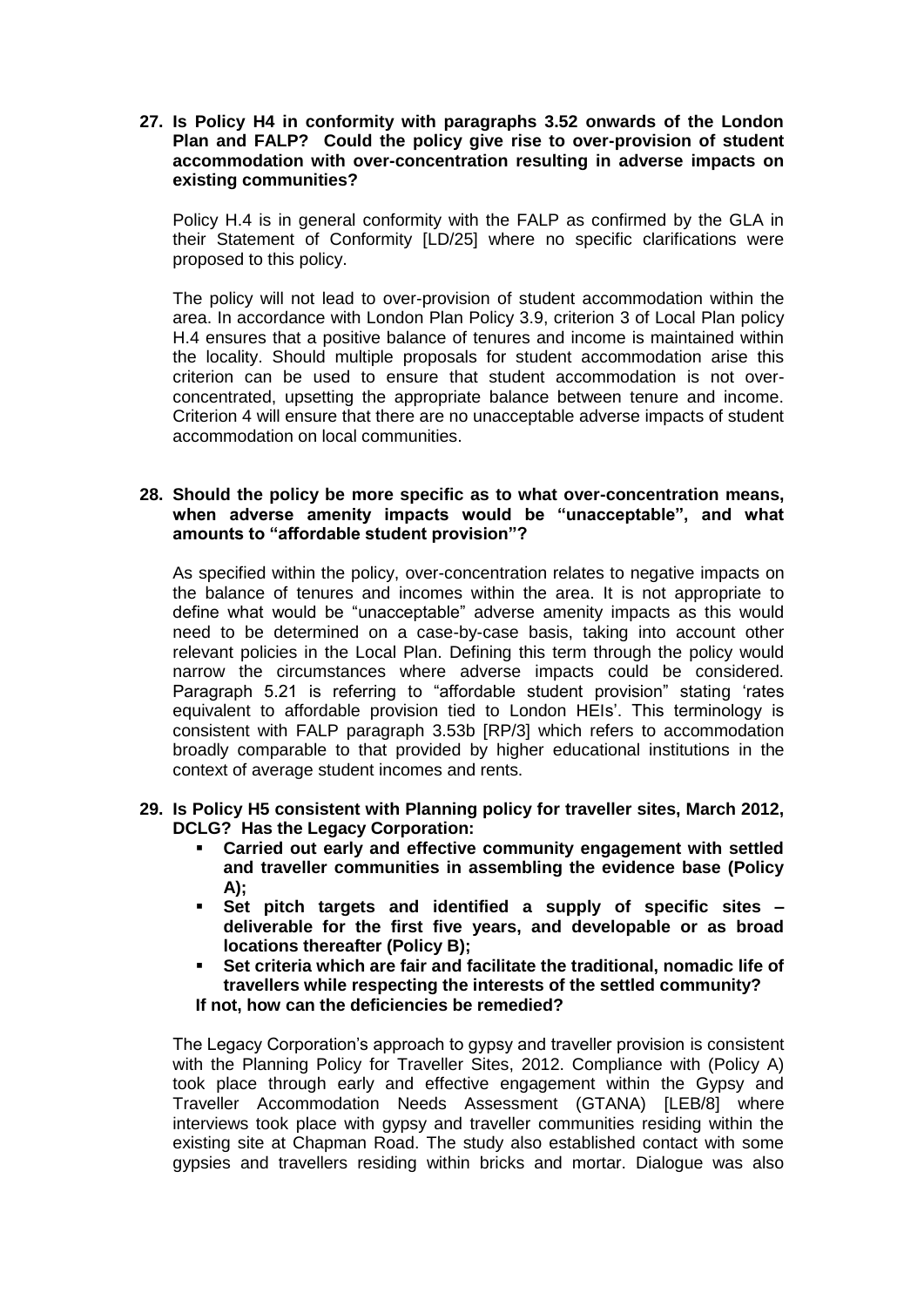initiated by the consultants with the London Gypsy and Traveller Unit (LGTU) and interviews also took place with other stakeholders.

The Local Plan has complied with Policy B by setting a pitch target based on the evidence within the GTANA. This is set out within paragraph 5.25 as being between six and 13 pitches within the first five years. The lower end relates to concealed households only, and the upper end includes households living in bricks and mortar within Hackney. Figure 4 of the Housing Background Paper [TBP/4] identifies broad locations of search for sites. A site has been allocated to meet the first five years requirement. In relation to the latter parts of the plan period, as the need arises from within the Hackney part of the Legacy Corporation area, area 1a will be a primary focus, but additionally the other broad locations in Figure 4 will continue to be the focus of further search. As specified within paragraph 5.25 the Legacy Corporation will seek to work with the Growth Boroughs to meet overall requirements within the plan period.

Although as demonstrated within the Housing Background Paper all locations within the Legacy Corporation area have been considered for gypsy and traveller use, the inclusion of Policy H.5 allows proposals which may come forward on unidentified sites to be appropriately considered. Consistent with part 11 of Policy B of Planning Policy for Traveller Sites, Policy H.5 sets out fair and reasonable criteria respecting the interests of members of the gypsy and traveller and settled communities. The first criterion aims to ensure that gypsy and traveller provision is not proposed within sites not considered appropriate for residential accommodation more generally. Criterion 2 ensures that the locations are appropriate in relation to facilities and services and criterion 3 ensures that no adverse amenity issues arise for existing and potential residents. Criterion 4 ensures that other policies within the Local Plan are also considered.

#### **30. The Background Paper, TBP/04, and Housing Position Statement, LD/28, record the LLDC's work to date. Has any further progress, since the Local Plan was submitted, been made eg. working with neighbouring authorities to meet the need for gypsy & traveller accommodation which, paragraph 5.25 suggests, cannot be satisfied within the LLDC area?**

In addition to working with the landowner and the London Borough of Hackney in relation to the delivery of Site Allocation 1.9, the Legacy Corporation has made some further progress in relation to meeting the longer term requirements of gypsy and traveller communities.

As set out within the Duty to Cooperate Background Paper [TBP/3] the Planning Policy Forum is a monthly meeting which takes place between the boroughs and the Legacy Corporation. At the meeting of the  $19<sup>th</sup>$  January 2015 the matter of gypsy and traveller provision was raised again. The Legacy Corporation highlighted the level of need which was unable to be met within its own area, seeking similar information from the boroughs in relation to their upcoming evidence-base requirements and policy responses. The London Borough of Hackney made the group aware of their forthcoming GTANA (which Legacy Corporation officers have participated in through interview) and the further site identification work that they will be commencing in relation to their Site Allocations Local Plan, or separate Gypsy and Traveller Local Plan (dependent on the relevant Inspector's decision). The group discussed the likely planning policy requirements in detail and discussed how the PPF MoU (attached to TBP/3) confirms how work should take place in future.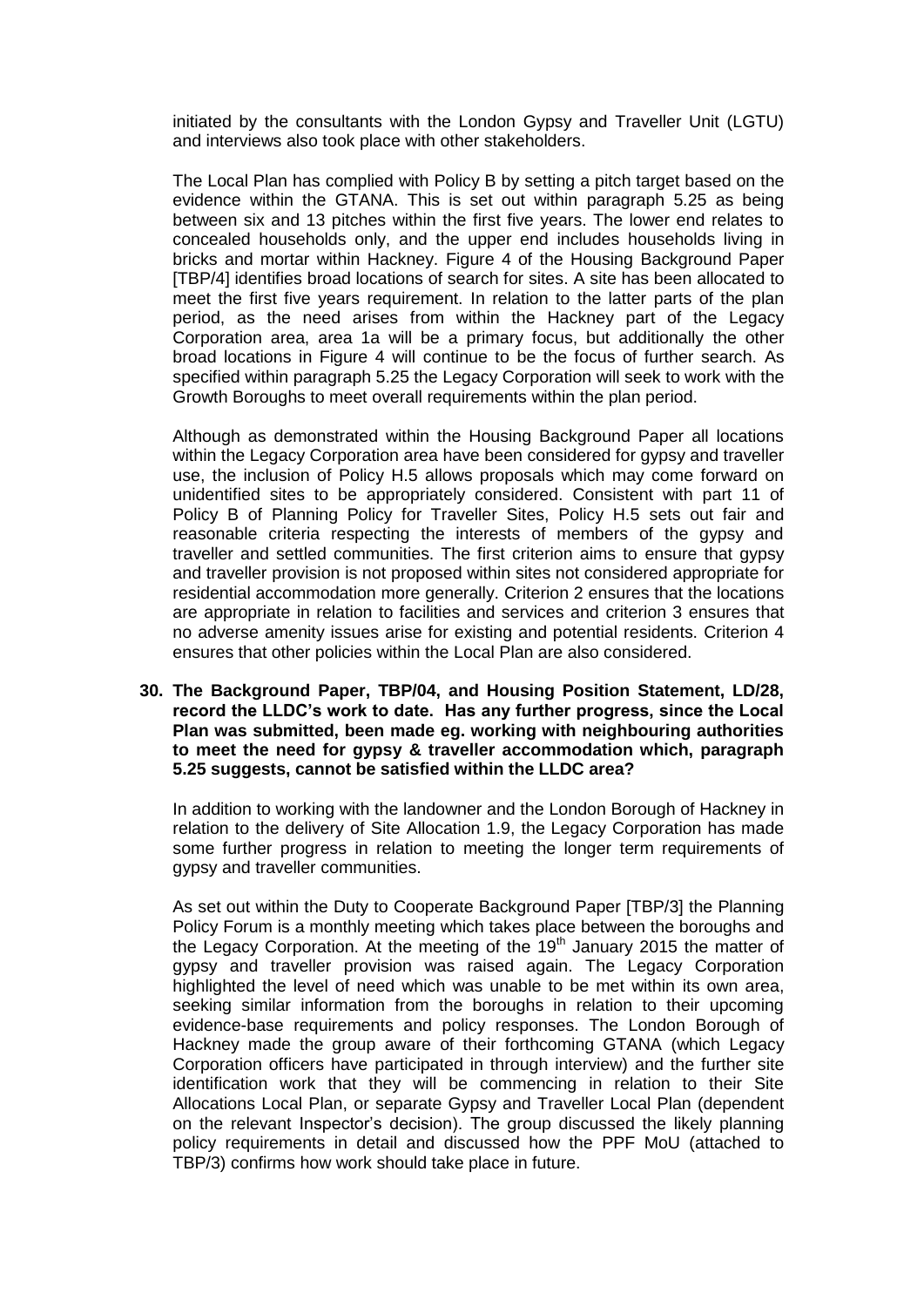The borough evidence bases are thus currently being updated. It is therefore anticipated that once this has occurred a more accurate picture of future areawide requirements can be made on which to base relevant site search and duty to cooperate processes.

**31. Is Policy H6, Houses in Multiple Occupation (HMO), out of line with LB Newham's policy which resists the conversion of family housing to HMO unless exceptional circumstances prevail? Does paragraph 5.28 imply a more restrictive approach to HMOs than Policy H6, amounting to new 'policy' rather than 'reasoned justification'?** 

Although there are some differences between Policy H.6 of the Local Plan and Policy H.4 of the Newham Core Strategy (BPP/2) both policies are consistent in aim to resist inappropriate HMO accommodation.

The Newham policy reflects conditions within the whole of the Borough, wider than that included within the Legacy Corporation area, where there has been a historical loss of larger family housing to HMOs. There is a limited amount of such existing accommodation within the Legacy Corporation area therefore it is not necessary to apply such a stringent 'exceptional circumstances' approach. Policy H.6 attempts to set out the circumstances where a conversion to HMO or new build HMO would be appropriate, applicable to the whole of the Legacy Corporation area, not confined to the Newham part.

Paragraph 5.28 does not amount to new policy, each matter closely relating to each criterion within the policy itself. The licensing requirement will be dealt with via each borough as the relevant licensing authority. As identified within paragraph 5.28 an Article 4 Direction will be considered if future evidence suggests that there has been a substantial loss of family housing.

# **32. As the Mayor's Housing SPG [RP/07] does not apply the design standards to HMOs (see paragraph 2.1.14), should the standards for internal and residential amenity be made clearer in the Local Plan?**

Although the Mayor's Housing SPG does not specifically apply the design standards to HMOs it is understood that the GLA are proposing amending this approach in the future (see Appendix A letter). The Legacy Corporation judges that these same standards will ensure acceptable standards are achieved in new forms of HMO provision, and therefore will apply the specific internal and residential amenity standards to new forms of HMO as well as other residential accommodation. Reference to the specific standards could be included; however given that the Housing SPG is currently being reviewed it is more appropriate to reference which forms of standards will be applied rather than the specific requirement.

# **33. Should the justification for seeking affordable housing when HMOs or private rented housing are provided be explained more fully or is paragraph 5.31 sufficient?**

In relation to Policy H.6 there has been significant recent pressure for new forms of private rented HMO accommodation, with prospective proposals seeking not to provide any affordable housing. This is why affordable housing is specifically referenced within the policy, which as set out within the GLA letter at Appendix A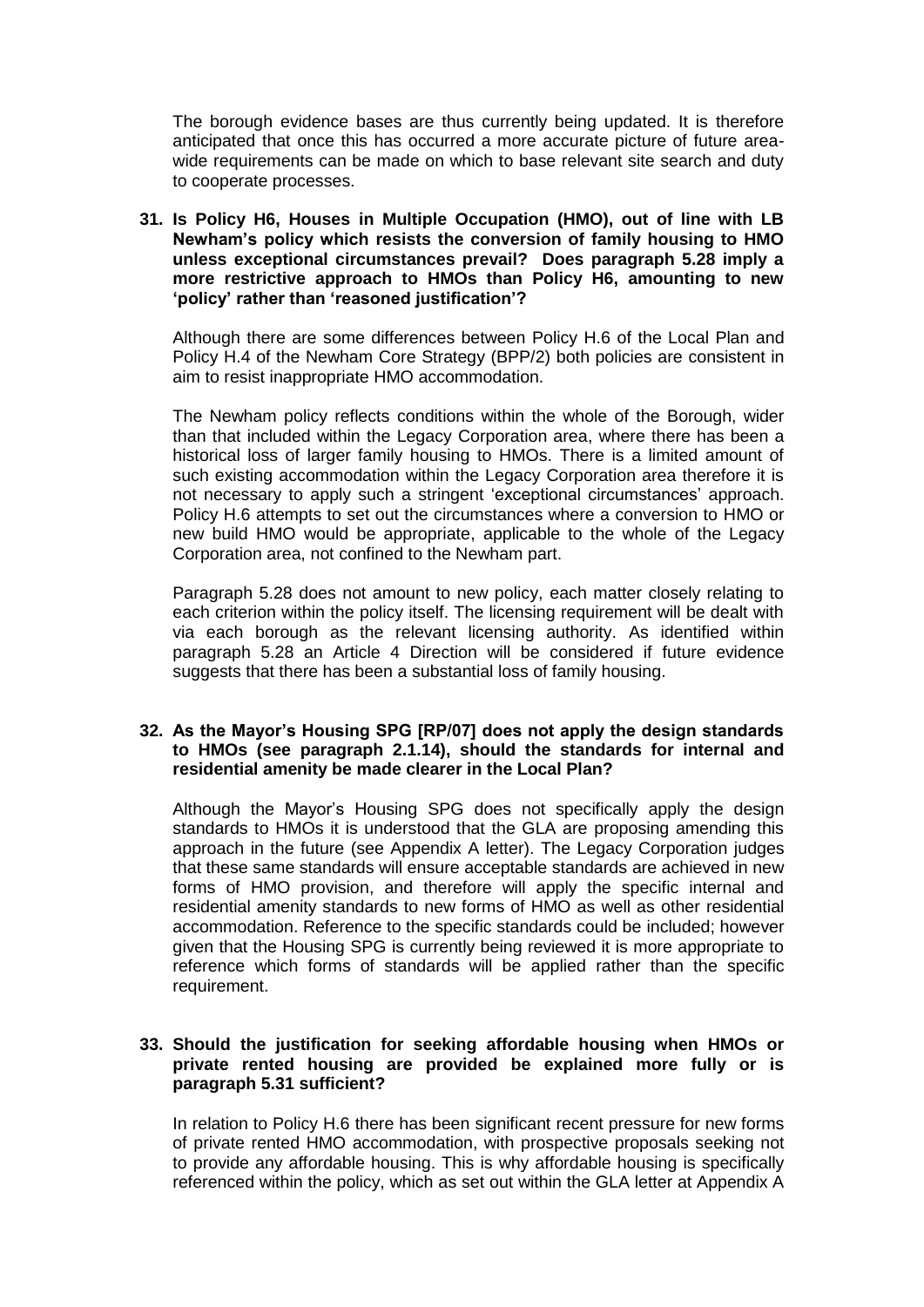is appropriate. Inclusion of additional reasoned justification to this effect could provide this background but given that it is reasoned justification, not policy application this is not considered to be essential. In relation to Policy H.7, paragraph 5.31 is considered to be sufficient in demonstrating how the policy would be applied.

#### **34. Is there any substantive evidence that Policy H7 – 4. including a mechanism to secure accommodation as private rented for the longer term is unreasonable?**

The mechanism to secure purpose-built private rented accommodation in the longer term is reasonable considering paragraph 3.54 of the FALP [RP/3].

The need for specialist viability appraisal for housing schemes that include market housing being delivered using a private rented model (as opposed to market sale), is identified to take account of the different costs that are likely to result. This will help to ensure that this form of housing provision continues to provide an appropriate proportion of affordable housing on a scheme by scheme basis. Securing the proportion of a scheme that consists of private rented accommodation also ensures that the level of affordable housing provision remains appropriate to the scheme.

Securing the market proportion of a scheme as private rented provision for the long term could prevent properties from reverting to private (market sale) housing and will prevent this model being used to avoid a proportion of affordable housing provision that might otherwise have been secured through a standard viability appraisal.

#### **TOTAL WORDS IN THIS SECTION: 3,118**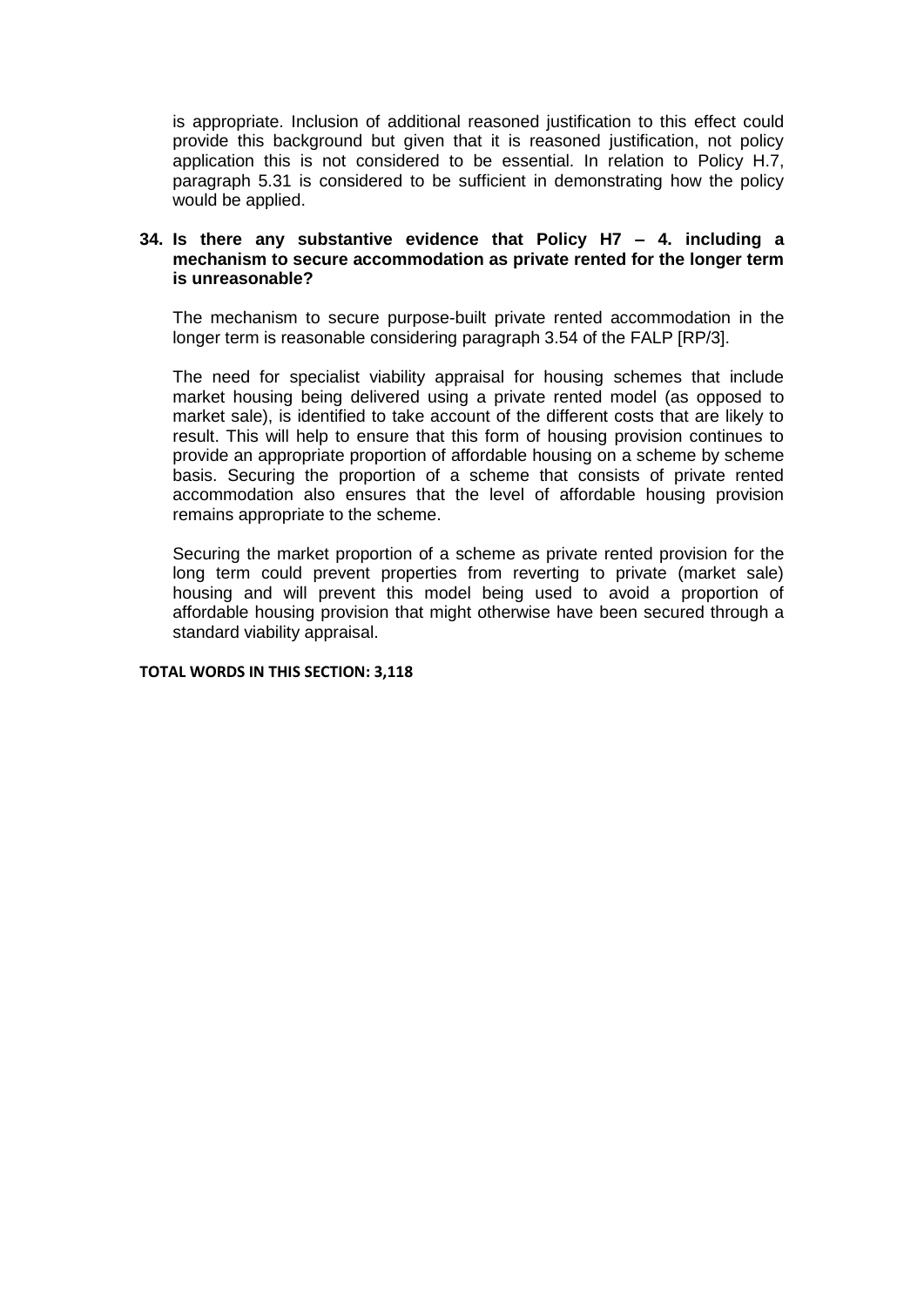**APPENDIX A: GLA letter dated 20th October 2014 titled Large scale Homes in Multiple Occupation (HMOs)**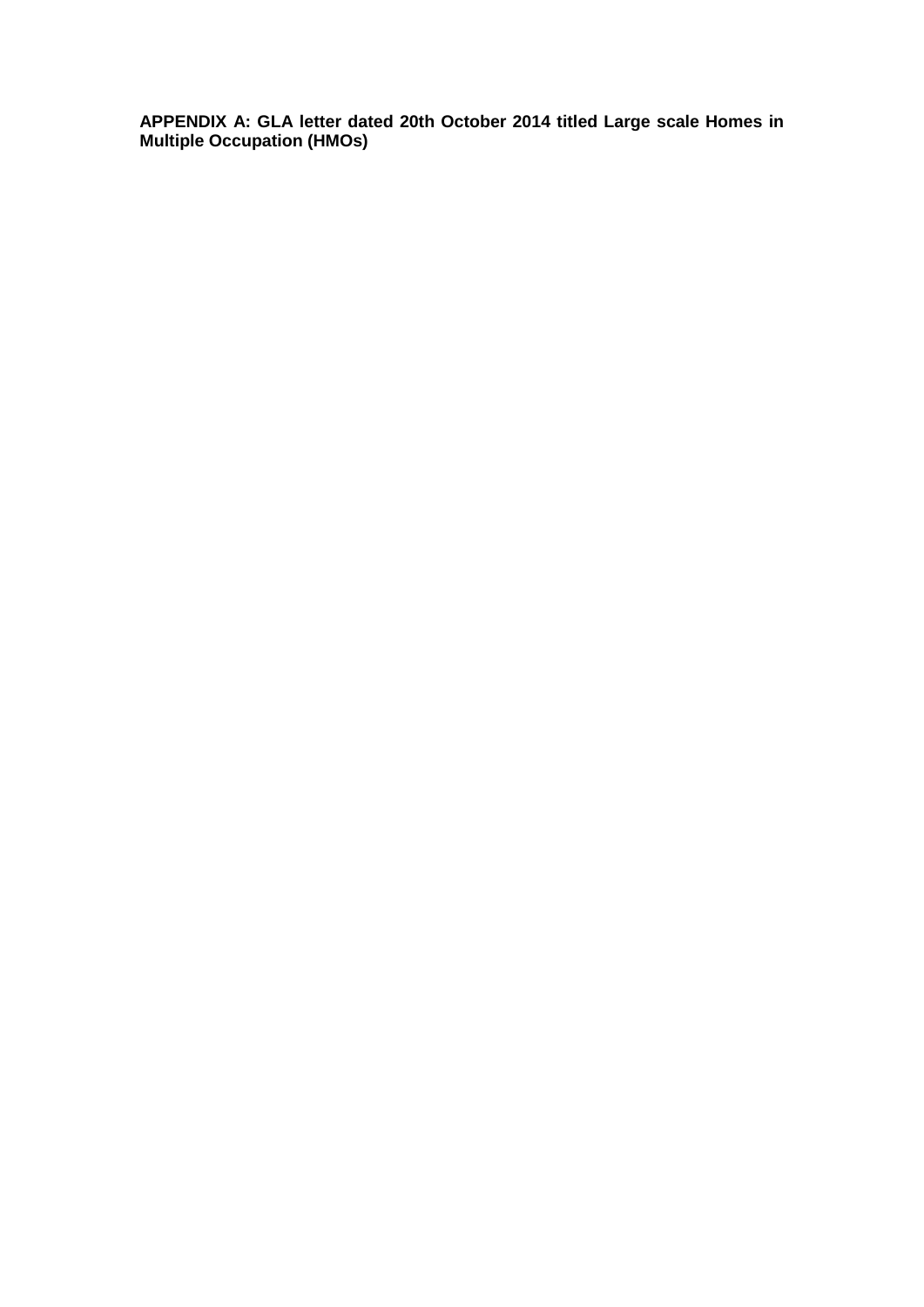# GREATERLONDONAUTHORITY Development, Enterprise and Environment

Allison De Marco Head of Development Management London Legacy Development Corporation<br>
Level 10 1 stratford Place Montfichet Road London  $F20 1FI$ 

Date: 20 October 2014

#### Dear Alison,

# Re: Large scale Homes in Multiple Occupation (HMOs)

#### **Introduction**

<sup>I</sup> understand the LLDC has received <sup>a</sup> number of pre-planning application inquiries for <sup>a</sup> form of shared "hostel" type accommodation aimed at people who either choose to share facilities or who are not in <sup>a</sup> position to afford conventional private rented or market sale housing. <sup>I</sup> also note that the LLDC is proposing <sup>a</sup> development <sup>p</sup>lan policy to that address this use.

<sup>A</sup> proposal for such <sup>a</sup> use was considered by GLA officers earlier this year. This scheme initially proposed <sup>a</sup> <sup>35</sup> storey tower to provide around <sup>750</sup> bed spaces, mostly in 7.5 sq.m. rooms with shared cooking and amenity facilities. Given the novel and very intensive form of housing that was<br>envisaged, as well as its potential impact on conventional housing supply and the Mayor's housing standards, a number of meetings were held involving GLA Planning and Housing officers. The<br>results of these discussions were presented to the Chief of Staff and Deputy Mayor for Planning (Eddie Lister) on the 6 October 2014. This letter sets out the conclusion of that meeting and is provided to offer insight into how GLA officers and the Mayor might view such proposals and use.

#### The proposed use

The proposed use was confirmed to be a *Licensable HMO* under the terms of the 2004 Housing<br>Act. It was also agreed however that it would not be a Home in Multiple Occupation in planning terms; as Class C4 (HMO) is defined as <sup>a</sup> "home for between 3-6 people", i.e. typically comprising <sup>a</sup> small number of bedrooms with shared facilities within <sup>a</sup> single converted house. It was therefore concluded that the proposed use would be <sup>a</sup> sui-generis housing use in <sup>p</sup>lanning terms, i.e. not falling within the current Use Classes Order.

The meeting with the Chief of Staff and Deputy Mayor for Planning also noted that the need for effective management and support services would increase in line with scale and intensity, queried how <sup>p</sup>lanning might be able to control future occupancy to avoid people being housed in unsuitable accommodation, and questioned whether large scale private HMOs would he an appropriate use for, or be compatible with high rise buildings.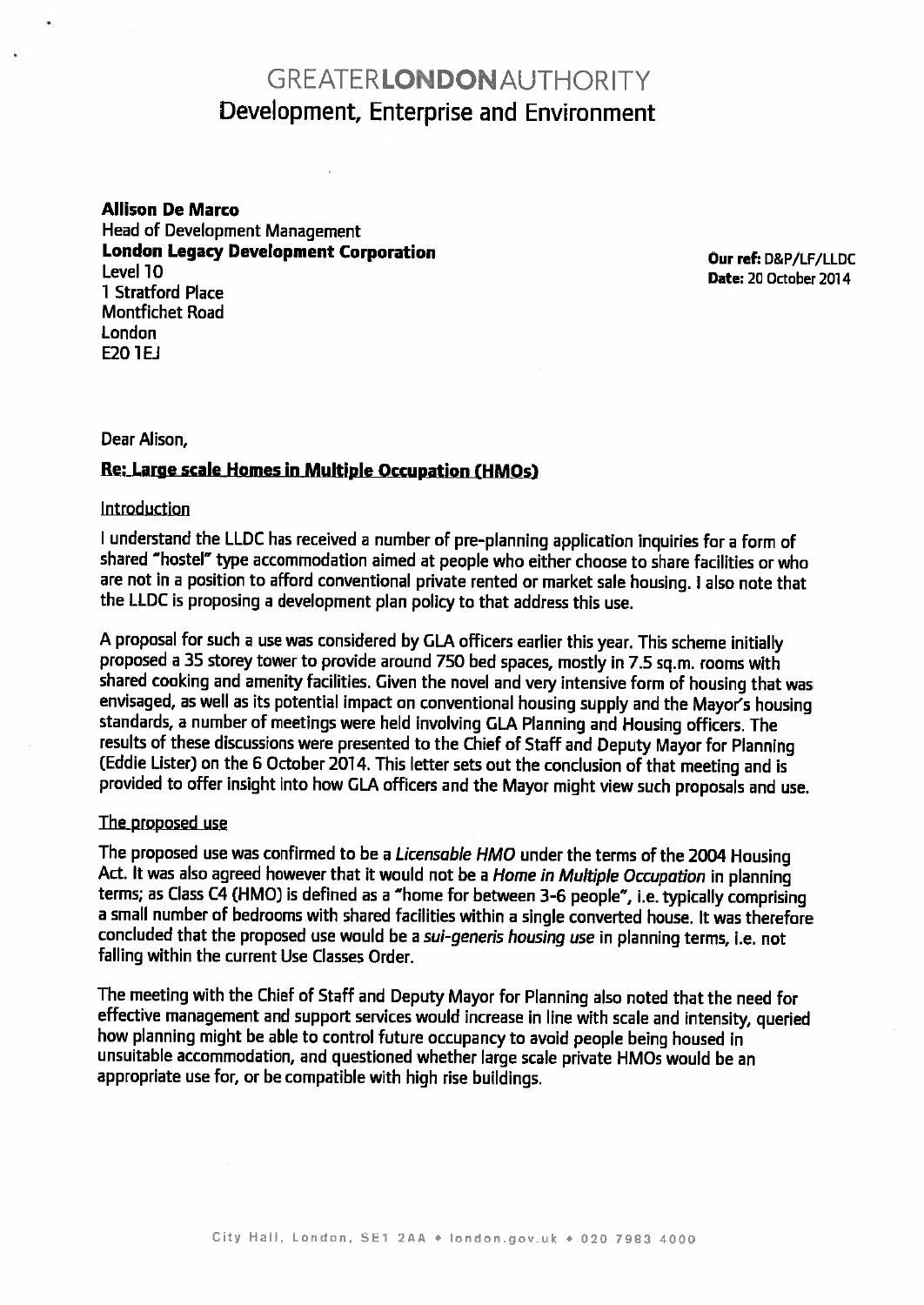# Affordable housing requirements

The potential developer had argued that because its proposed use would be sui-generis, (rather than <sup>a</sup> C3 -Dwelling House), it would not have to make an affordable housing contribution. This however is not accepted, as neither the London Plan nor the NPPF restrict or limit the requirement for affordable housing contributions to C3 housing.

For example, London Plan policy 3.12 (Negotiating affordable housing on individual private residential and mixed use schemes) - which establishes the strategic approach to affordable housing across London states that: "The maximum reasonable amount of affordable housing should be sought when negotiating on individual *private* residential and mixed use schemes<sup>7</sup>. Paragraph 3.77 then confirms that: "Affordable housing policy requirements should be applied across all the provision arising from sites which have the capacity to provide <sup>10</sup> or more homes".

<sup>A</sup> very relevant example of this approach being applied to sui-generis housing within the London Plan is policy 3.8 (Housing choice), which explicitly requires affordable housing contributions from (sui-generis) student housing, unless the proposed accommodation is clearly tied to <sup>a</sup> particular higher education provider. This approach to affordable housing is further reinforced by the proposed FALP alterations which states in paragrap<sup>h</sup> 3.53B, which states:

"Student accommodation should be secured as such by <sup>p</sup>lanning agreement or condition relating to the use of the land or to its occupation by members of specified educational institutions. Where there is not an undertaking with <sup>a</sup> specified academic institution(s), providers should, subject to viability, seek to deliver an element of student accommodation that is affordable for students in the context of average student incomes and rents for broadly comparable accommodation provided by London universities. Information on this will be provided through the Mayor's Academic Forum in the London Plan Annual Monitoring Reports. If the accommodation is not robustly secured for students, it will normally be subject to the requirements of affordable housing policy (policies 3.10-3.13)".

Hence, GLA officers can see no <sup>p</sup>lanning reason why affordable housing should not be expected and required from such a use - should it be viable for the scheme to make such a contribution.

# **Coing forward**

The Chief of Staff and Deputy Mayor for Planning also agreed that the next version of the<br>Housing SPG might usefully provide strategic quidance on this emerging use. Furthermore, given this use is not explicitly recognised within the current London Plan or its proposed Further Alterations, it was agreed that the next iteration of the Plan might usefully include <sup>a</sup> specific policy to respond to this emerging form of housing.

In the interim, and drawing on your own emerging policy, whilst it is recognised that small scale, purpose-built and well managed HMOs could help meet London's diverse housing needs, it will be very important to ensure that proposals for this form of development should:

- • Not compromise the delivery of conventional housing (by for example being on <sup>a</sup> site identified for permanent C3 accommodation).
- $\bullet$ Clearly demonstrate how they would meet identified housing needs.
- • Ensure <sup>a</sup> satisfactory quality of residential accommodation and meet all relevant Housing Act and HMO standards and requirements, (by for example clear benchmarking against the <sup>2004</sup> Housing Act, the Mayor's housing SPG, and/or other relevant documents).